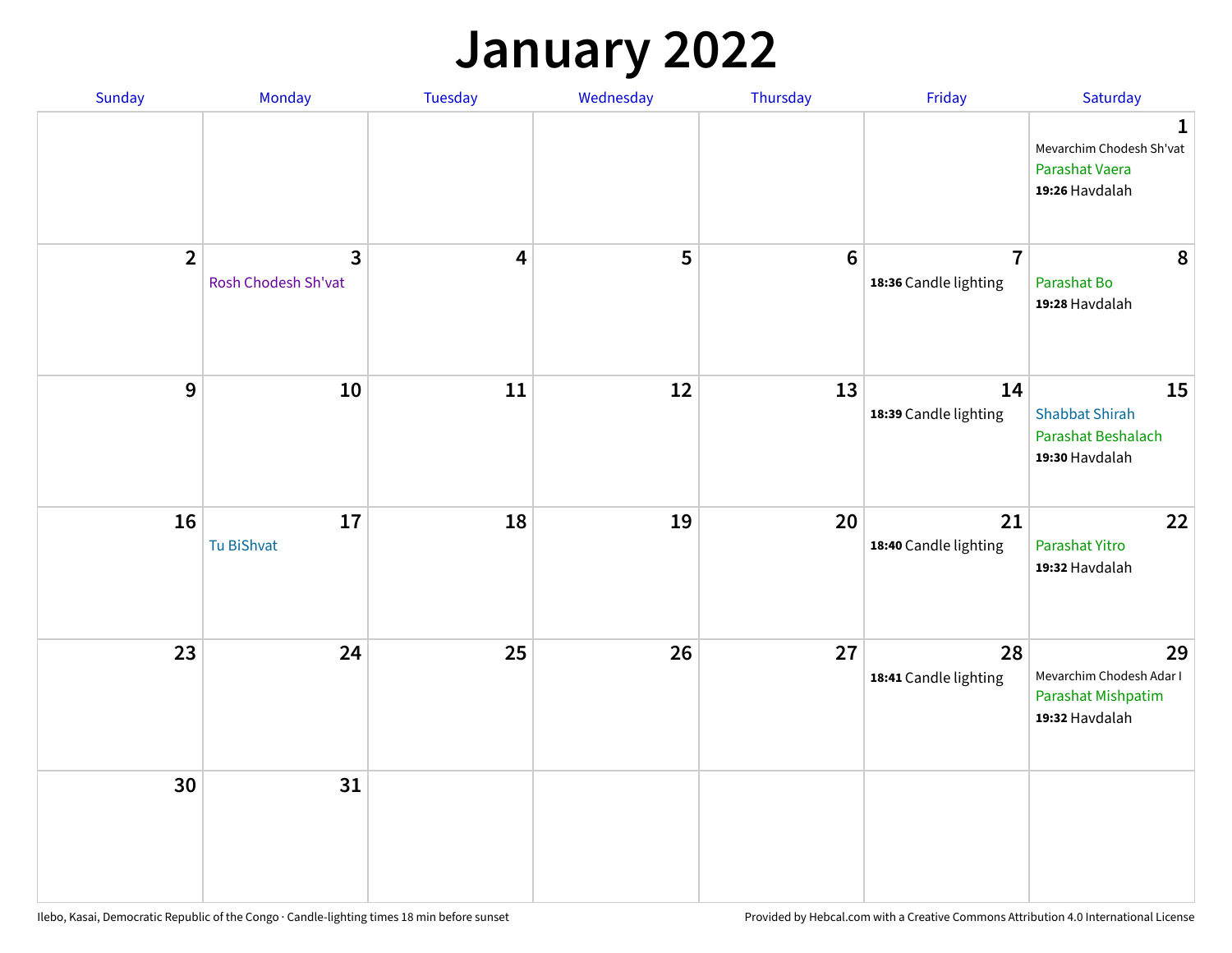# **February 2022**

| Sunday           | Monday         | Tuesday                             | Wednesday                             | Thursday                | Friday                                           | Saturday                                                                                          |
|------------------|----------------|-------------------------------------|---------------------------------------|-------------------------|--------------------------------------------------|---------------------------------------------------------------------------------------------------|
|                  |                | $\mathbf{1}$<br>Rosh Chodesh Adar I | $\overline{2}$<br>Rosh Chodesh Adar I | $\overline{\mathbf{3}}$ | $\overline{\mathbf{4}}$<br>18:42 Candle lighting | 5<br>Parashat Terumah<br>19:32 Havdalah                                                           |
| $\boldsymbol{6}$ | $\overline{7}$ | 8                                   | $\boldsymbol{9}$                      | 10                      | 11<br>18:41 Candle lighting                      | 12<br>Parashat Tetzaveh<br>19:31 Havdalah                                                         |
| 13               | 14             | 15<br><b>Purim Katan</b>            | 16                                    | 17                      | 18<br>18:40 Candle lighting                      | 19<br>Parashat Ki Tisa<br>19:30 Havdalah                                                          |
| 20               | 21             | 22                                  | 23                                    | 24                      | 25<br>18:38 Candle lighting                      | 26<br><b>Shabbat Shekalim</b><br>Mevarchim Chodesh Adar II<br>Parashat Vayakhel<br>19:28 Havdalah |
| 27               | 28             |                                     |                                       |                         |                                                  |                                                                                                   |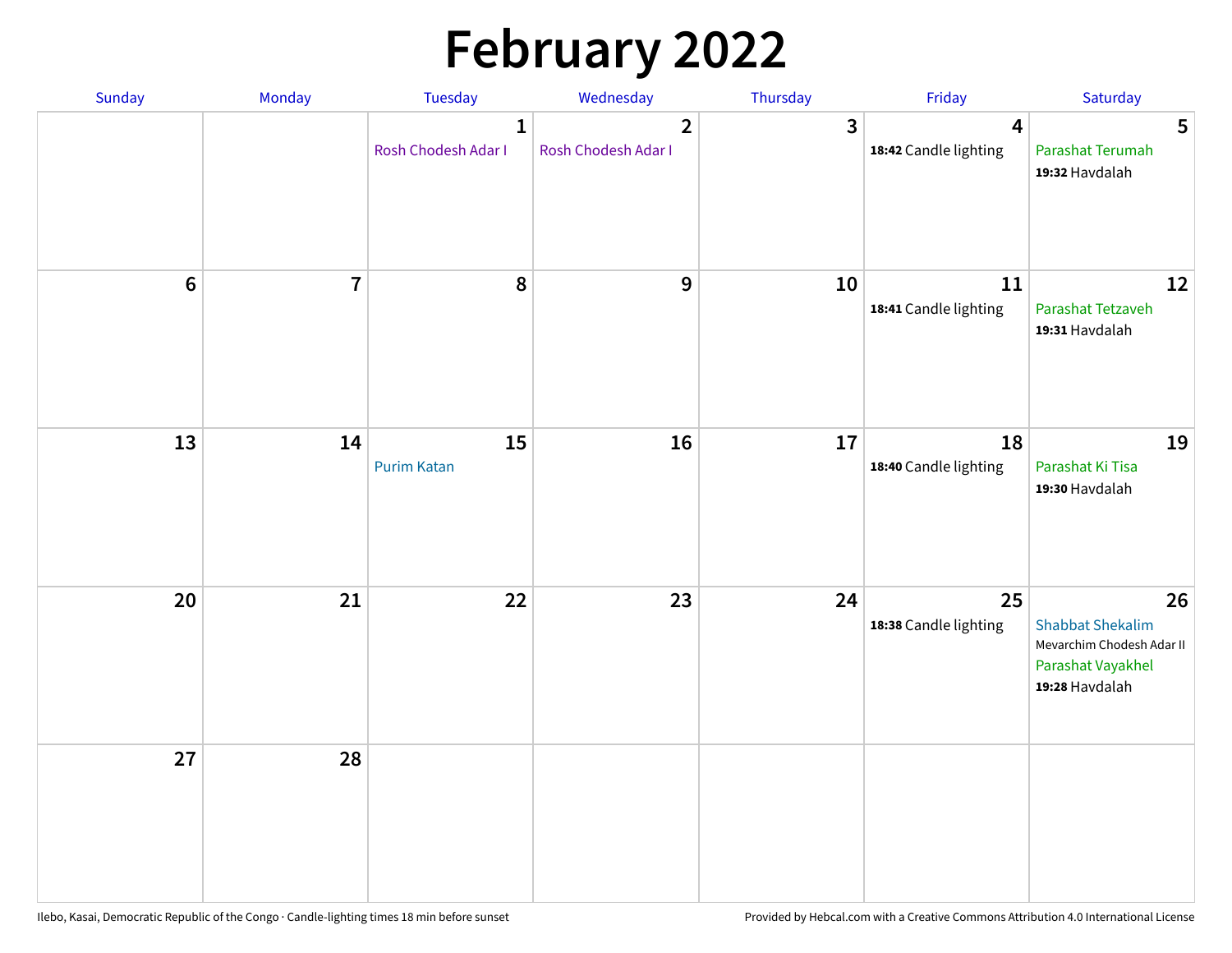## **March 2022**

| Sunday         | Monday         | Tuesday      | Wednesday                                                                                | Thursday                  | Friday                                              | Saturday                                                                                   |
|----------------|----------------|--------------|------------------------------------------------------------------------------------------|---------------------------|-----------------------------------------------------|--------------------------------------------------------------------------------------------|
|                |                | $\mathbf{1}$ | $\overline{2}$                                                                           | 3<br>Rosh Chodesh Adar II | 4<br>Rosh Chodesh Adar II<br>18:36 Candle lighting  | 5<br>Parashat Pekudei<br>19:25 Havdalah                                                    |
| $6\phantom{1}$ | $\overline{7}$ | 8            | $9$                                                                                      | 10                        | 11<br>18:34 Candle lighting                         | 12<br><b>Shabbat Zachor</b><br>Parashat Vayikra<br>19:22 Havdalah                          |
| 13             | 14             | 15           | 16<br>05:41 Fast begins<br><b>Ta'anit Esther</b><br>19:15 Fast ends<br><b>Erev Purim</b> | 17<br>Purim               | 18<br><b>Shushan Purim</b><br>18:31 Candle lighting | 19<br>Parashat Tzav<br>19:20 Havdalah                                                      |
| 20             | 21             | 22           | 23                                                                                       | 24                        | 25<br>18:28 Candle lighting                         | 26<br><b>Shabbat Parah</b><br>Mevarchim Chodesh Nisan<br>Parashat Shmini<br>19:17 Havdalah |
| 27             | 28             | 29           | 30                                                                                       | 31                        |                                                     |                                                                                            |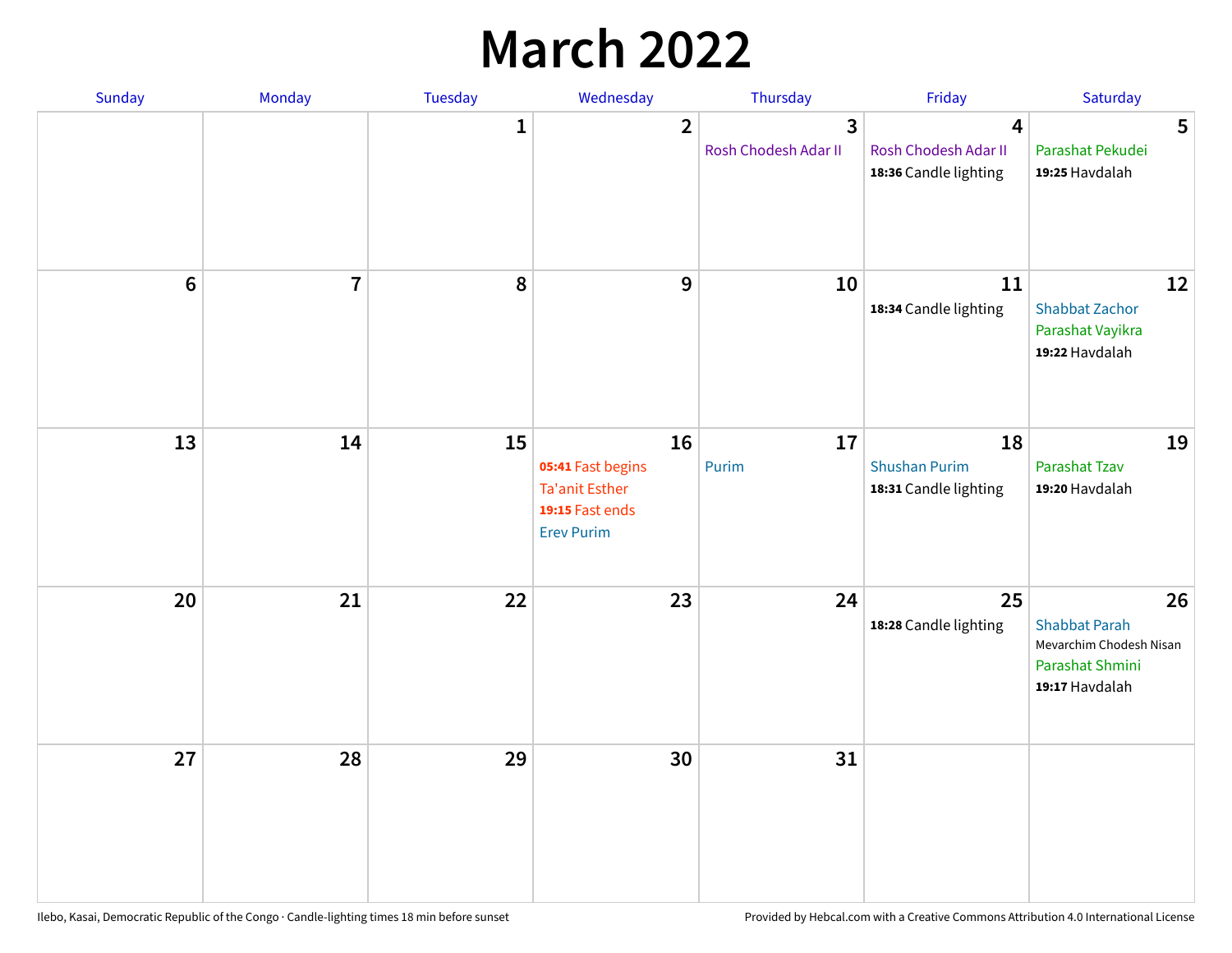## **April 2022**

| Sunday                                   | Monday                  | <b>Tuesday</b>         | Wednesday             | Thursday                                        | Friday                                                                                            | Saturday                                                                                        |
|------------------------------------------|-------------------------|------------------------|-----------------------|-------------------------------------------------|---------------------------------------------------------------------------------------------------|-------------------------------------------------------------------------------------------------|
|                                          |                         |                        |                       |                                                 | $\mathbf{1}$<br>18:25 Candle lighting                                                             | 2<br><b>Shabbat HaChodesh</b><br><b>Rosh Chodesh Nisan</b><br>Parashat Tazria<br>19:14 Havdalah |
| 3                                        | 4                       | 5                      | $6\phantom{1}6$       | $\overline{7}$                                  | 8<br>18:22 Candle lighting                                                                        | 9<br><b>Shabbat HaGadol</b><br>Parashat Metzora<br>19:11 Havdalah                               |
| 10                                       | 11<br>Yom HaAliyah      | 12                     | 13                    | 14                                              | 15<br>05:35 Fast begins<br><b>Ta'anit Bechorot</b><br><b>Erev Pesach</b><br>18:19 Candle lighting | 16<br>Pesach I<br>19:09 Candle lighting                                                         |
| 17<br><b>Pesach II</b><br>19:09 Havdalah | 18<br>Pesach III (CH"M) | 19<br>Pesach IV (CH"M) | 20<br>Pesach V (CH"M) | 21<br>Pesach VI (CH"M)<br>18:18 Candle lighting | 22<br><b>Pesach VII</b><br>18:17 Candle lighting                                                  | 23<br><b>Pesach VIII</b><br>19:07 Havdalah                                                      |
| 24                                       | 25                      | 26                     | 27                    | 28<br>Yom HaShoah                               | 29<br>18:15 Candle lighting                                                                       | 30<br>Mevarchim Chodesh Iyyar<br>Parashat Achrei Mot<br>19:05 Havdalah                          |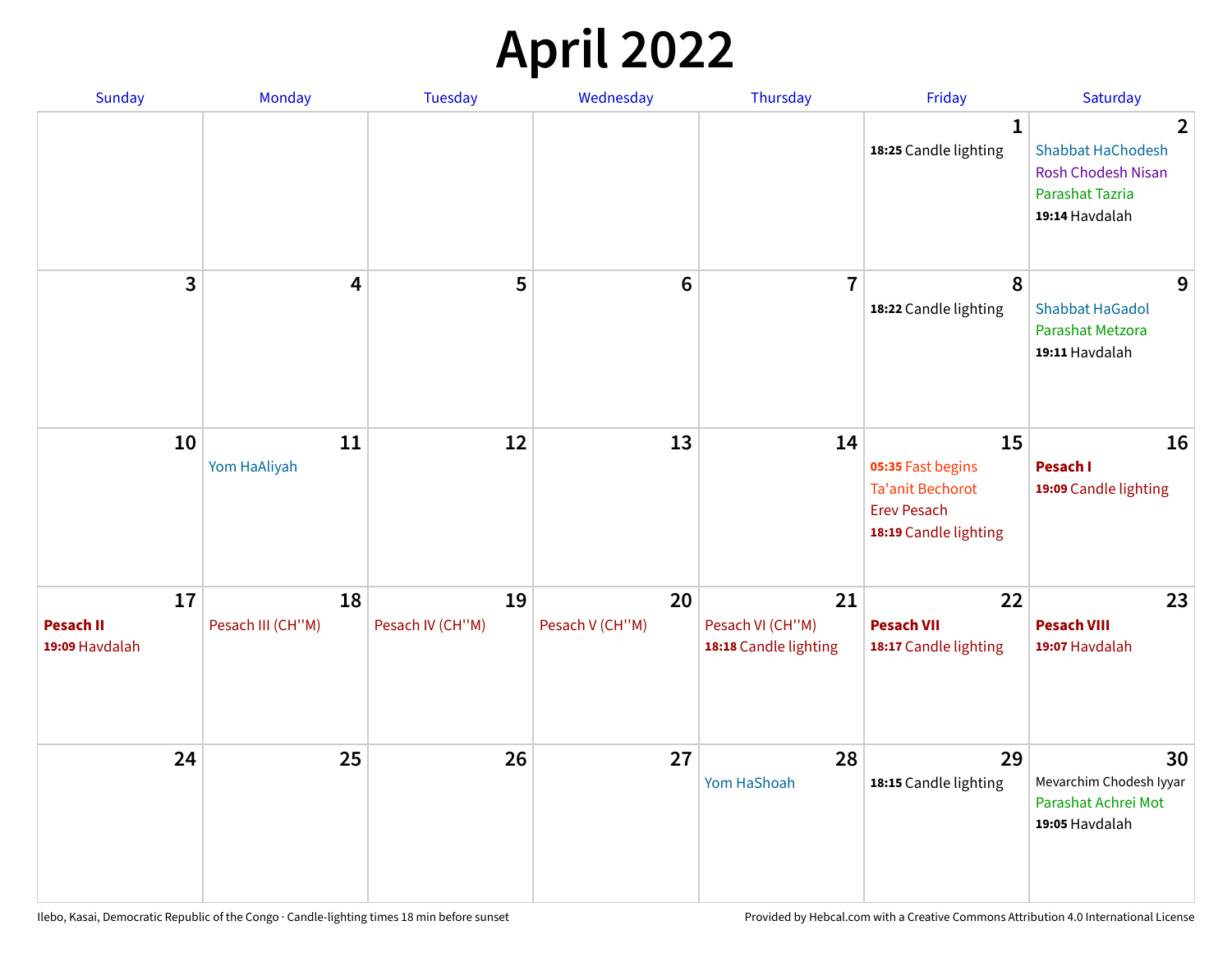## **May 2022**

| Sunday                             | Monday                               | Tuesday                         | Wednesday          | Thursday            | Friday                                  | Saturday                                                               |
|------------------------------------|--------------------------------------|---------------------------------|--------------------|---------------------|-----------------------------------------|------------------------------------------------------------------------|
| $\mathbf{1}$<br>Rosh Chodesh Iyyar | $\overline{2}$<br>Rosh Chodesh Iyyar | 3                               | 4<br>Yom HaZikaron | 5<br>Yom HaAtzma'ut | $6\phantom{1}$<br>18:14 Candle lighting | $\overline{7}$<br>Parashat Kedoshim<br>19:05 Havdalah                  |
| 8                                  | 9                                    | 10                              | 11                 | 12                  | 13<br>18:13 Candle lighting             | 14<br>Parashat Emor<br>19:04 Havdalah                                  |
| 15<br>Pesach Sheni                 | 16                                   | 17                              | 18                 | 19<br>Lag BaOmer    | 20<br>18:13 Candle lighting             | 21<br>Parashat Behar<br>19:04 Havdalah                                 |
| 22                                 | 23                                   | 24                              | 25                 | 26                  | 27<br>18:13 Candle lighting             | 28<br>Mevarchim Chodesh Sivan<br>Parashat Bechukotai<br>19:05 Havdalah |
| 29<br>Yom Yerushalayim             | 30                                   | 31<br><b>Rosh Chodesh Sivan</b> |                    |                     |                                         |                                                                        |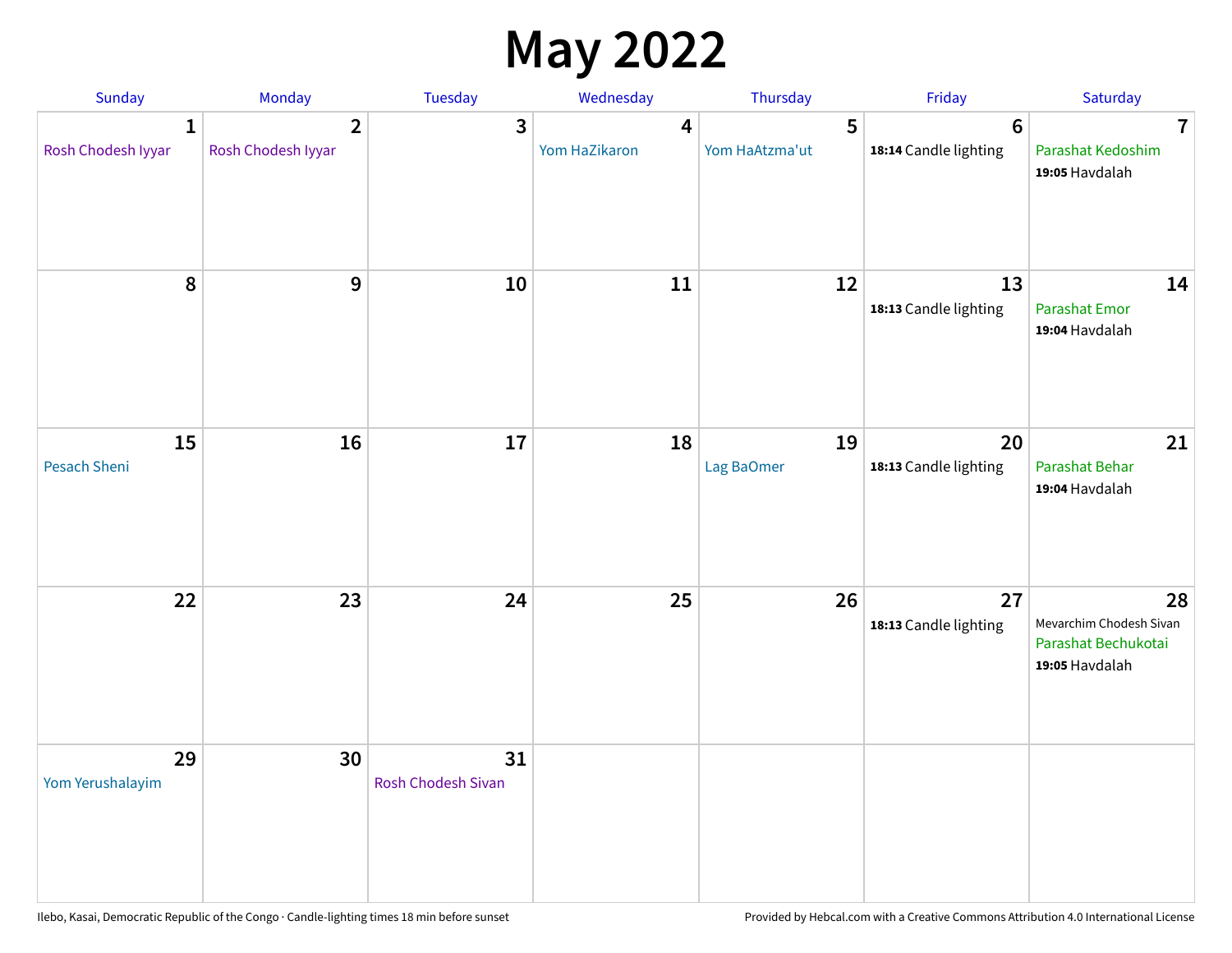#### **June 2022**

| Sunday                                         | Monday                                         | Tuesday        | Wednesday                       | Thursday                        | Friday                      | Saturday                                                               |
|------------------------------------------------|------------------------------------------------|----------------|---------------------------------|---------------------------------|-----------------------------|------------------------------------------------------------------------|
|                                                |                                                |                | 1                               | $\overline{2}$                  | 3<br>18:14 Candle lighting  | 4<br><b>Erev Shavuot</b><br>Parashat Bamidbar<br>19:06 Candle lighting |
| 5<br><b>Shavuot I</b><br>19:06 Candle lighting | $\bf 6$<br><b>Shavuot II</b><br>19:06 Havdalah | $\overline{7}$ | 8                               | 9                               | 10<br>18:15 Candle lighting | 11<br>Parashat Nasso<br>19:07 Havdalah                                 |
| 12                                             | 13                                             | 14             | 15                              | 16                              | 17<br>18:16 Candle lighting | 18<br>Parashat Beha'alotcha<br>19:08 Havdalah                          |
| 19                                             | 20                                             | 21             | 22                              | 23                              | 24<br>18:18 Candle lighting | 25<br>Mevarchim Chodesh Tamuz<br>Parashat Sh'lach<br>19:10 Havdalah    |
| 26                                             | 27                                             | 28             | 29<br><b>Rosh Chodesh Tamuz</b> | 30<br><b>Rosh Chodesh Tamuz</b> |                             |                                                                        |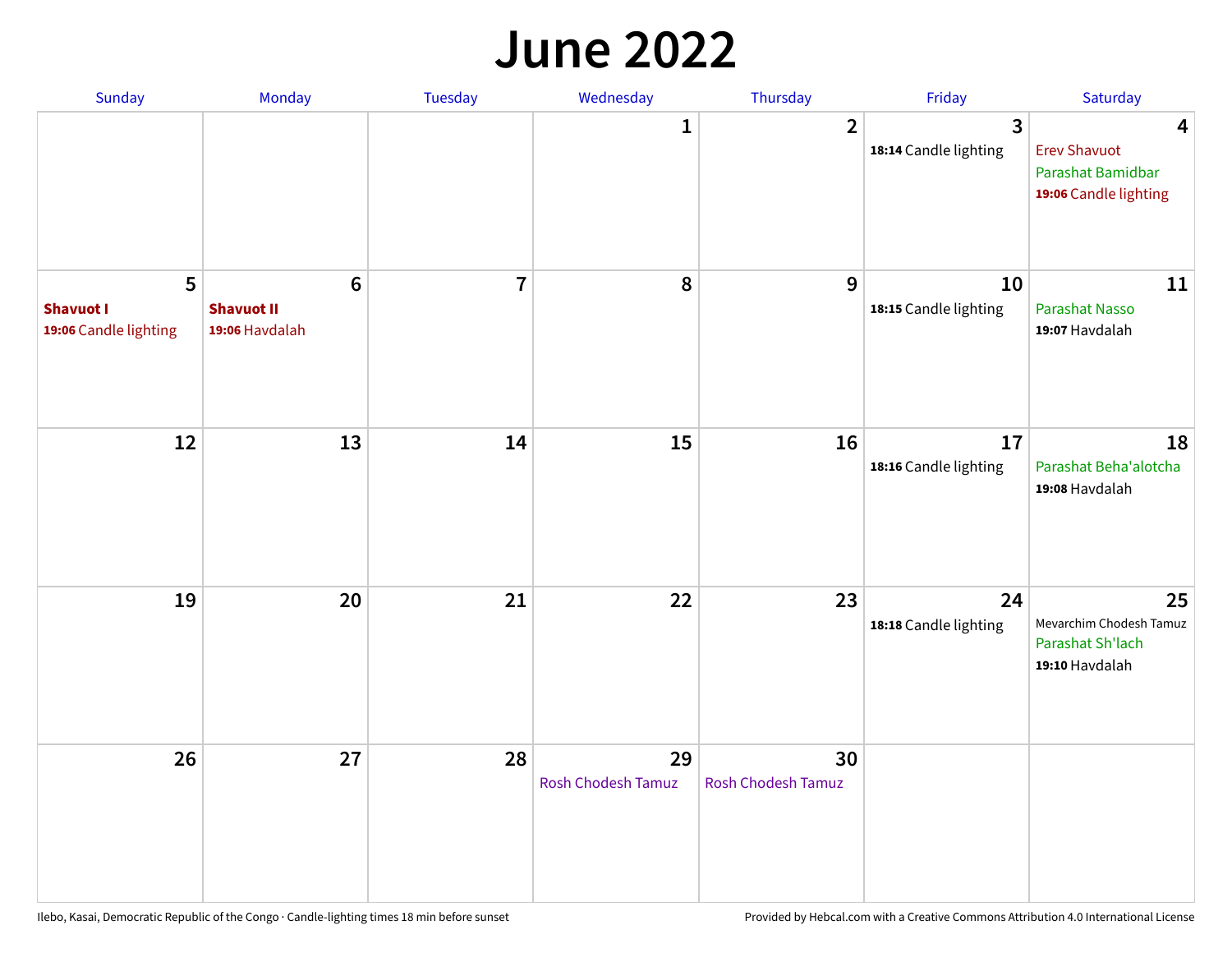## **July 2022**

| Sunday                                                           | Monday                  | Tuesday | Wednesday | Thursday       | Friday                                                | Saturday                                                                |
|------------------------------------------------------------------|-------------------------|---------|-----------|----------------|-------------------------------------------------------|-------------------------------------------------------------------------|
|                                                                  |                         |         |           |                | $\mathbf{1}$<br>18:19 Candle lighting                 | $\overline{2}$<br>Parashat Korach<br>19:11 Havdalah                     |
| $\mathbf{3}$                                                     | $\overline{\mathbf{4}}$ | 5       | $\bf 6$   | $\overline{7}$ | 8<br>18:21 Candle lighting                            | 9<br>Parashat Chukat<br>19:13 Havdalah                                  |
| ${\bf 10}$                                                       | 11                      | 12      | 13        | 14             | 15<br>18:22 Candle lighting                           | 16<br><b>Parashat Balak</b><br>19:14 Havdalah                           |
| 17<br>05:41 Fast begins<br><b>Tzom Tammuz</b><br>19:08 Fast ends | 18                      | 19      | 20        | 21             | 22<br>18:23 Candle lighting                           | 23<br>Mevarchim Chodesh Av<br><b>Parashat Pinchas</b><br>19:14 Havdalah |
| 24                                                               | 25                      | 26      | 27        | 28             | 29<br><b>Rosh Chodesh Av</b><br>18:23 Candle lighting | 30<br>Parashat Matot-Masei<br>19:14 Havdalah                            |
| 31                                                               |                         |         |           |                |                                                       |                                                                         |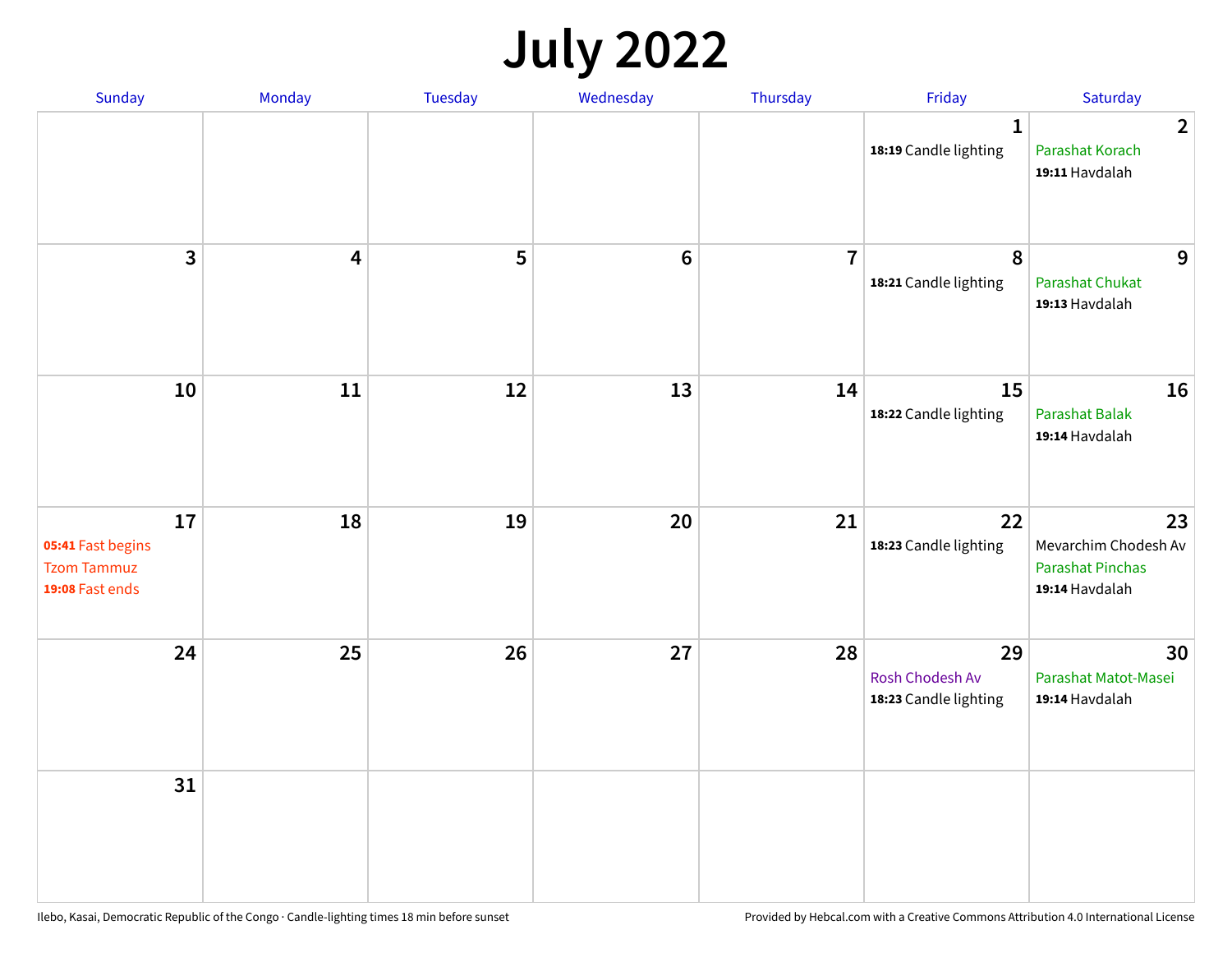# **August 2022**

| Sunday                                                      | Monday       | Tuesday                 | Wednesday | Thursday | Friday                                 | Saturday                                                                                                                       |
|-------------------------------------------------------------|--------------|-------------------------|-----------|----------|----------------------------------------|--------------------------------------------------------------------------------------------------------------------------------|
|                                                             | $\mathbf{1}$ | $\overline{\mathbf{2}}$ | 3         | 4        | 5<br>18:23 Candle lighting             | $6\phantom{1}6$<br><b>Shabbat Chazon</b><br>18:42 Fast begins<br>Erev Tish'a B'Av<br><b>Parashat Devarim</b><br>19:14 Havdalah |
| $\overline{7}$<br>Tish'a B'Av (observed)<br>19:08 Fast ends | 8            | 9                       | 10        | 11       | 12<br>Tu B'Av<br>18:23 Candle lighting | 13<br><b>Shabbat Nachamu</b><br>Parashat Vaetchanan<br>19:13 Havdalah                                                          |
| 14                                                          | 15           | 16                      | 17        | 18       | 19<br>18:22 Candle lighting            | 20<br>Mevarchim Chodesh Elul<br>Parashat Eikev<br>19:12 Havdalah                                                               |
| 21                                                          | 22           | 23                      | 24        | 25       | 26<br>18:21 Candle lighting            | 27<br><b>Rosh Chodesh Elul</b><br>Parashat Re'eh<br>19:11 Havdalah                                                             |
| 28<br>Rosh Hashana LaBehemot<br>Rosh Chodesh Elul           | 29           | 30                      | 31        |          |                                        |                                                                                                                                |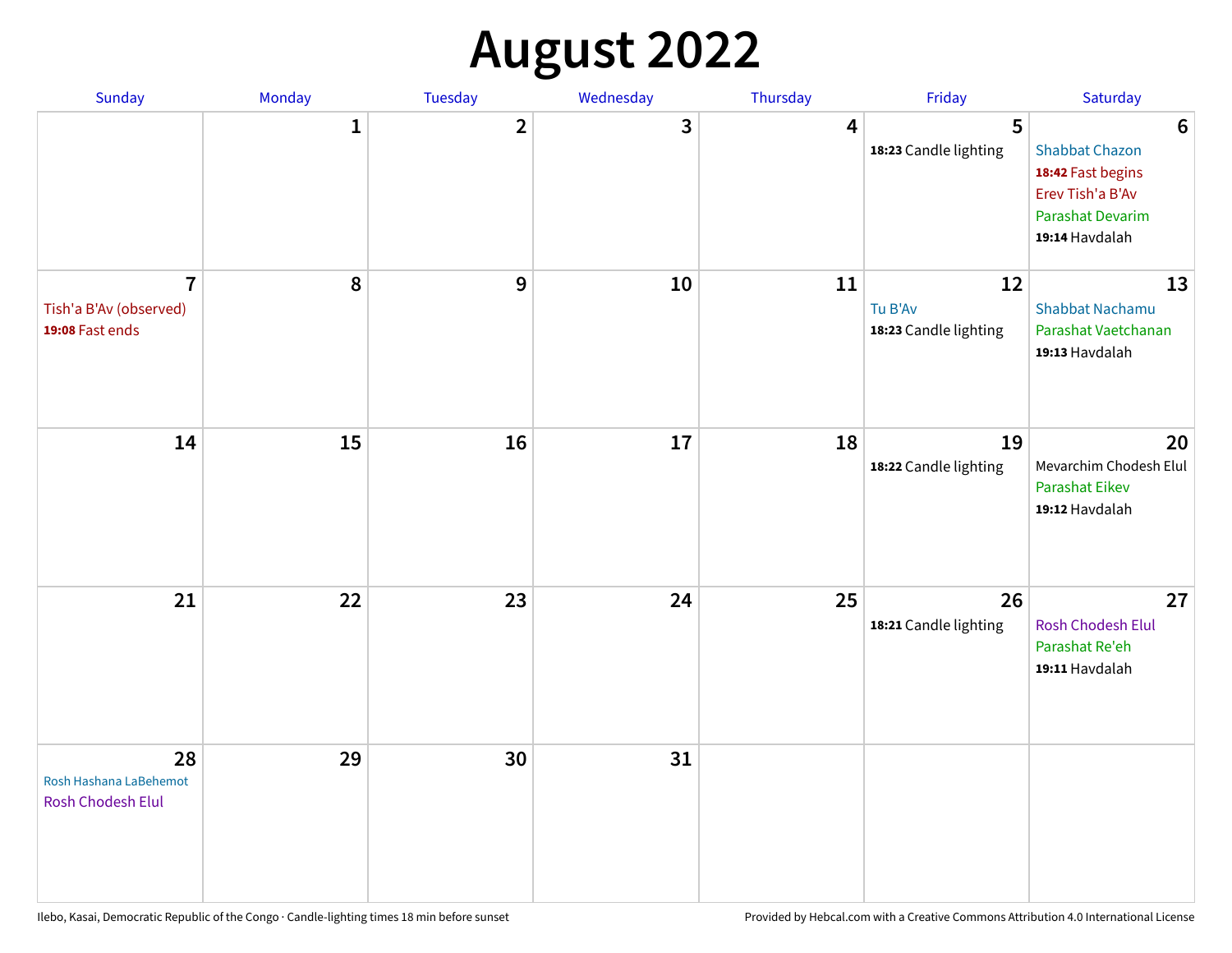## **September 2022**

| Sunday                                           | Monday                                           | <b>Tuesday</b>                                 | Wednesday                                                          | Thursday    | Friday                                  | Saturday                                                  |
|--------------------------------------------------|--------------------------------------------------|------------------------------------------------|--------------------------------------------------------------------|-------------|-----------------------------------------|-----------------------------------------------------------|
|                                                  |                                                  |                                                |                                                                    | $\mathbf 1$ | $\overline{2}$<br>18:20 Candle lighting | 3<br><b>Parashat Shoftim</b><br>19:09 Havdalah            |
| $\overline{\mathbf{4}}$                          | 5                                                | $6\phantom{1}6$                                | $\overline{7}$                                                     | 8           | 9<br>18:18 Candle lighting              | 10<br>Parashat Ki Teitzei<br>19:07 Havdalah               |
| 11                                               | 12                                               | 13                                             | 14                                                                 | 15          | 16<br>18:17 Candle lighting             | 17<br>Leil Selichot<br>Parashat Ki Tavo<br>19:06 Havdalah |
| 18                                               | 19                                               | 20                                             | 21                                                                 | 22          | 23<br>18:15 Candle lighting             | 24<br>Parashat Nitzavim<br>19:04 Havdalah                 |
| 25<br>Erev Rosh Hashana<br>18:14 Candle lighting | 26<br>Rosh Hashana 5783<br>19:03 Candle lighting | 27<br><b>Rosh Hashana II</b><br>19:03 Havdalah | 28<br>05:23 Fast begins<br><b>Tzom Gedaliah</b><br>18:57 Fast ends | 29          | 30<br>18:13 Candle lighting             |                                                           |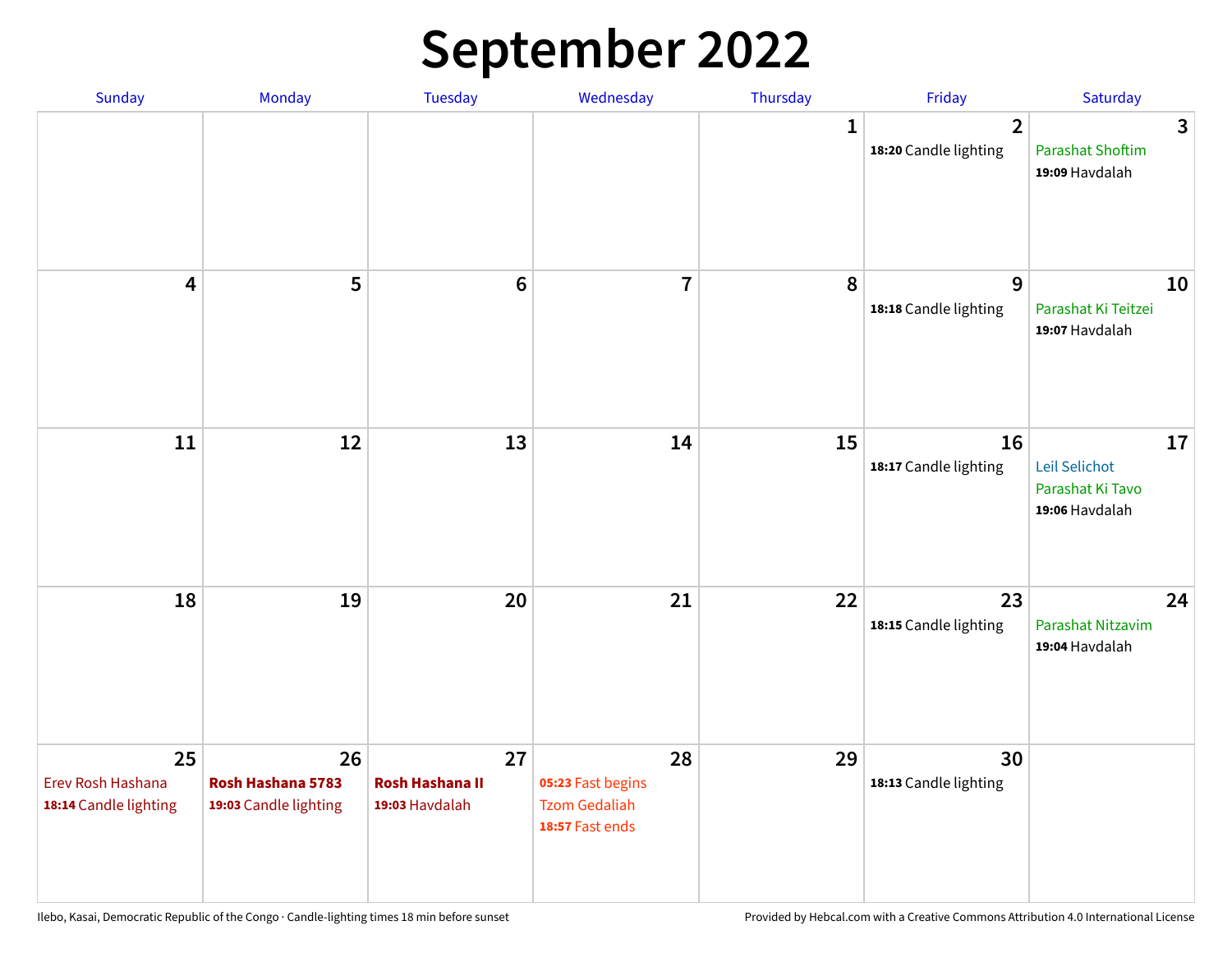## **October 2022**

| <b>Sunday</b>                                            | Monday                                               | <b>Tuesday</b>                                       | Wednesday                                | Thursday               | Friday                                         | Saturday                                                                |
|----------------------------------------------------------|------------------------------------------------------|------------------------------------------------------|------------------------------------------|------------------------|------------------------------------------------|-------------------------------------------------------------------------|
|                                                          |                                                      |                                                      |                                          |                        |                                                | 1<br><b>Shabbat Shuva</b><br>Parashat Vayeilech<br>19:02 Havdalah       |
| $\overline{2}$                                           | 3                                                    | 4<br><b>Erev Yom Kippur</b><br>18:13 Candle lighting | 5<br><b>Yom Kippur</b><br>19:02 Havdalah | 6                      | $\overline{7}$<br>18:12 Candle lighting        | 8<br>Parashat Ha'Azinu<br>19:01 Havdalah                                |
| 9<br><b>Erev Sukkot</b><br>18:12 Candle lighting         | 10<br><b>Sukkot I</b><br>19:01 Candle lighting       | 11<br><b>Sukkot II</b><br>19:01 Havdalah             | 12<br>Sukkot III (CH"M)                  | 13<br>Sukkot IV (CH"M) | 14<br>Sukkot V (CH"M)<br>18:11 Candle lighting | 15<br>Sukkot VI (CH"M)<br>19:01 Havdalah                                |
| 16<br>Sukkot VII (Hoshana Raba)<br>18:11 Candle lighting | 17<br><b>Shmini Atzeret</b><br>19:00 Candle lighting | 18<br><b>Simchat Torah</b><br>19:00 Havdalah         | 19                                       | 20                     | 21<br>18:10 Candle lighting                    | 22<br>Mevarchim Chodesh Cheshvan<br>Parashat Bereshit<br>19:00 Havdalah |
| 23                                                       | 24                                                   | 25<br>Rosh Chodesh Cheshvan                          | 26<br><b>Rosh Chodesh Cheshvan</b>       | 27                     | 28<br>18:10 Candle lighting                    | 29<br><b>Parashat Noach</b><br>19:01 Havdalah                           |
| 30                                                       | 31                                                   |                                                      |                                          |                        |                                                |                                                                         |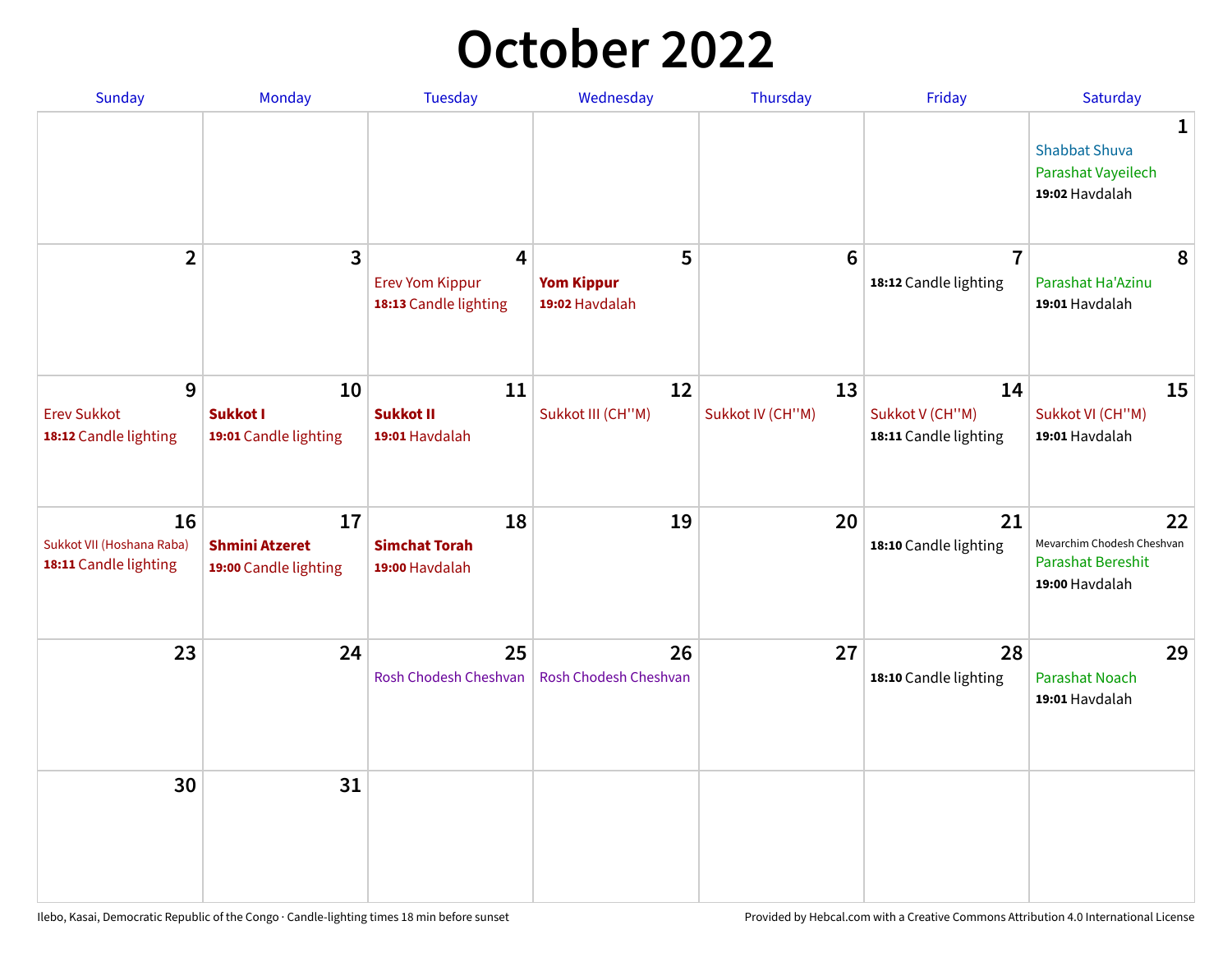#### **November 2022**

| Sunday  | Monday                  | <b>Tuesday</b>                                 | Wednesday      | Thursday                  | Friday                                             | Saturday                                                                 |
|---------|-------------------------|------------------------------------------------|----------------|---------------------------|----------------------------------------------------|--------------------------------------------------------------------------|
|         |                         | $\mathbf{1}$<br>Yom HaAliyah School Observance | $\overline{2}$ | 3                         | $\overline{\mathbf{4}}$<br>18:11 Candle lighting   | 5<br>Parashat Lech-Lecha<br>19:02 Havdalah                               |
| $\bf 6$ | $\overline{\mathbf{7}}$ | 8                                              | 9              | 10                        | 11<br>18:12 Candle lighting                        | 12<br>Parashat Vayera<br>19:03 Havdalah                                  |
| 13      | 14                      | 15                                             | 16             | 17                        | 18<br>18:14 Candle lighting                        | 19<br>Mevarchim Chodesh Kislev<br>Parashat Chayei Sara<br>19:06 Havdalah |
| 20      | 21                      | 22                                             | 23<br>Sigd     | 24<br>Rosh Chodesh Kislev | 25<br>Rosh Chodesh Kislev<br>18:16 Candle lighting | 26<br><b>Parashat Toldot</b><br>19:08 Havdalah                           |
| 27      | 28                      | 29                                             | 30             |                           |                                                    |                                                                          |